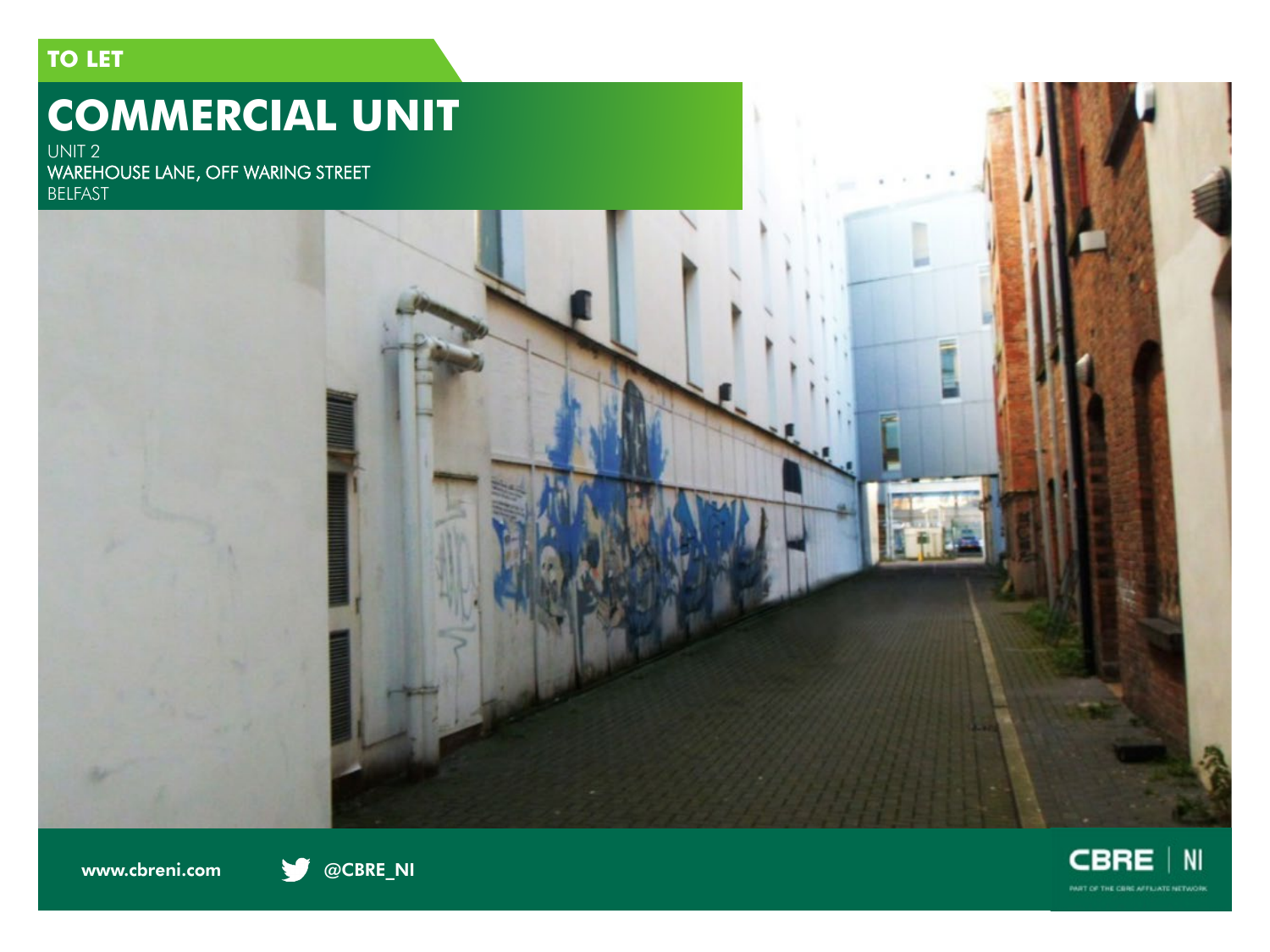## TO LET UNIT 2 WAREHOUSE LANE, OFF WARING STREET **COMMERCIAL UNIT** BELFAST

#### 受 **WAREHOUSE LANE**

### **LOCATION**

The subject property is located within the Four Corners Hotel development and can be accessed from either Waring Street or Exchange Place off Donegall Street. The unit benefits from excellent frontage and would be suitable for a number of uses, subject to the appropriate planning content. Nearby occupiers include, Premier Inn, The Merchant Hotel, Duke of York, The Spaniard, The Cloth Ear, Muddlers Club and Northern Whig.

### **DESCRIPTION**

The property will be handed over in shell condition, ready to receive the tenants fit out.